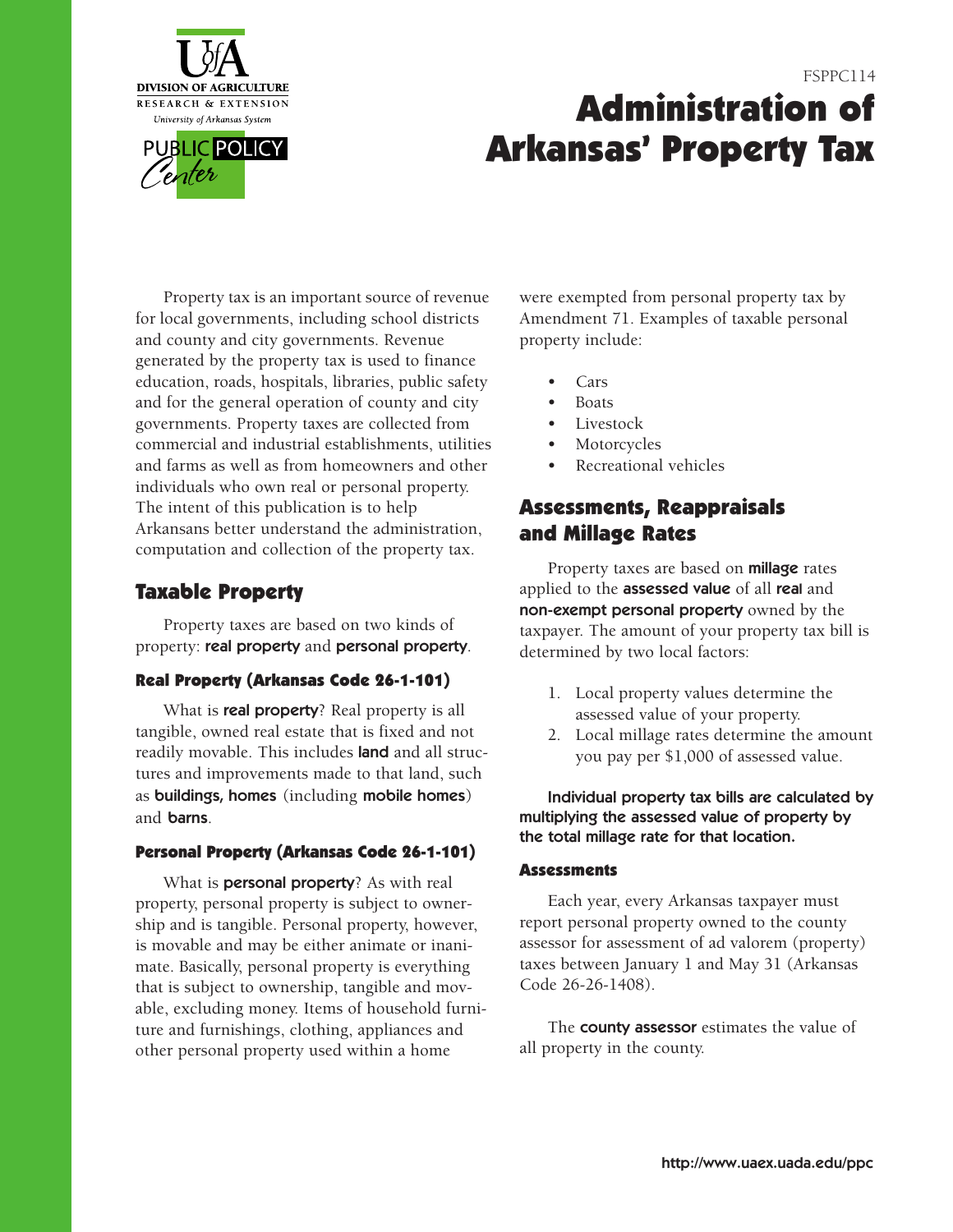The assessed value of real property is calculated as 20 percent of the true market value.<sup>1</sup>

Assessed value of personal property is 20 percent of the usual selling price at the time of the assessment.

### **Reappraisals**

**Reappraisal** is defined as estimating the value of all taxable real property within a county as of a given date within a given time frame. Each county must reappraise all real property every three or five years, depending on growth between appraisals (Arkansas Code 26-26-1902). County-wide reappraisals of real property will be completed no later than July 1 of the year in which the countywide reappraisal is scheduled to be completed. Appraisals are performed by trained real estate appraisers selected by county assessors.

### **Millage Rates**

Cities, counties and school districts levy taxes on both real and personal property. Property taxes are based on mills. All millage levies, except for city and county general funds and county road funds, must be approved by voters before taxes can be levied and collected. The county quorum court may approve millage levies for county general and road funds up to the maximum allowed. City governments may approve millage levies for the city general fund up to the maximum allowed.

A **mill** equals one-thousandth of a dollar (.001). Therefore,  $10$  mills =  $.01$  and  $50$  mills =  $.05$ . A 50-mill property tax means you pay \$50 for every \$1,000 of assessed value.

 noted, must first be approved by a vote of the people. There is a **maximum constitutional limit** on the number of mills that can be levied by cities and counties. There is no maximum limit on the number of mills that can be levied by school districts. How ever, school districts must levy a minimum 25-mill tax on real and personal property (Amendment 74). Remember that all millage levies, except for those

• Counties can levy up to 21 mills of property tax. They are:

> 5 mills General government 5 mills Bonded indebtedness

|         | 5 mills Library (maintenance and      |
|---------|---------------------------------------|
|         | operation)                            |
|         | 3 mills Library (capital improvements |
|         | and construction)                     |
| 3 mills | Road                                  |
|         |                                       |

• Cities can levy up to 20 mills of property tax. They are:

| 5 mills   | General government            |  |  |
|-----------|-------------------------------|--|--|
| $5$ mills | Bonded indebtedness           |  |  |
| $5$ mills | Library (maintenance and      |  |  |
|           | operation)                    |  |  |
| 3 mills   | Library (capital improvements |  |  |
|           | and construction)             |  |  |
| 1 mill    | Police pension                |  |  |
| 1 mill    | Firemen's pension             |  |  |

• School districts must levy a minimum 25-mill property tax for maintenance and operation; there is no maximum levy. However, all school district millage changes must be approved by voters.

### **Property Tax Relief**

Amendment 79 of the Arkansas Constitution provides for property tax relief by limiting the increase in assessed value for property tax purposes as a result of county-wide reappraisal and providing for a homestead tax credit.

### **Limitation on Increases in Assessed Value**

An increase in the assessed value of a homestead is limited to 5 percent for the year following a reappraisal. If the reappraisal results in an increase of more than 5 percent, assessments in subsequent years will be increased by 5 percent per year until the initial reappraisal assessment is reached. For other real property, assessment increases are capped at 10 percent per year and implemented in similar fashion. These limitations do not apply to newly discovered real property, new construction or increases resulting from substantial improvements to the property.

Amendment 79 also freezes the assessed value of a homestead owned by a disabled person or a person 65 years of age or older.

<sup>&</sup>lt;sup>1</sup>Agricultural land is assessed differently, based on use value rather than market value.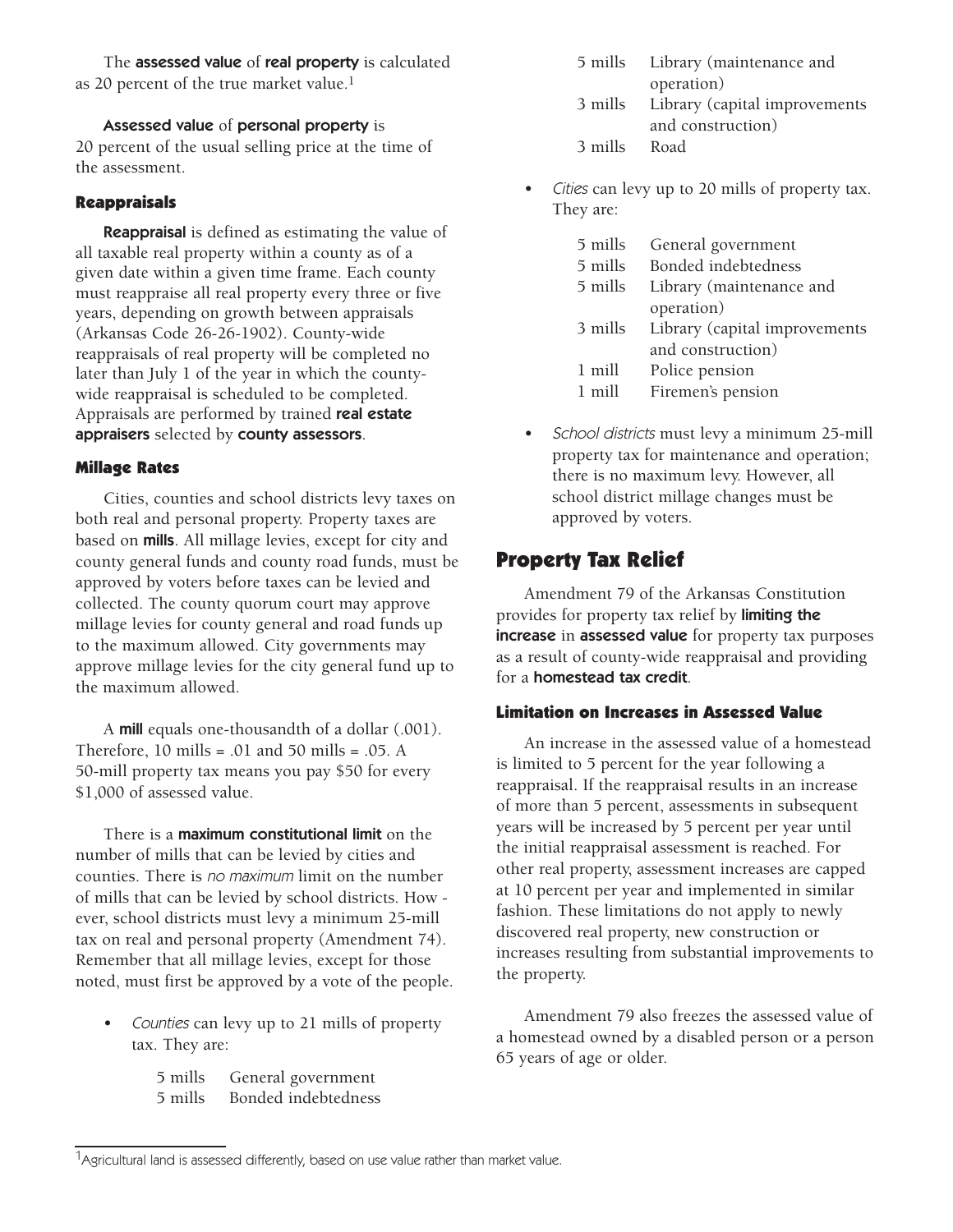### **Homestead Tax Credit (Arkansas Code 26261118)**

Starting in 2020, Arkansas homeowners may be eligible for an additional \$25 property tax credit, increasing to a maximum of \$375 against the ad valorem property tax on a homestead. The tax credit may not exceed the total property tax on the property. A **homestead** is defined as a dwelling used as the property owner's principal place of residence. Counties give the tax credit to eligible taxpayers and receive reimbursement from the Treasurer of State using the Property Tax Relief Trust Fund (Arkansas Code 26-26-310).

## **Procedure for Assessment and Collection**

Taxpayers living within a city are subject to city millage, county millage and school district millage. Taxpayers living outside a city are subject to county millage and school district millage. The number of mills levied by the city, county and school district will vary from area to area, depending on the number of mills approved by voters.

The procedure for computation of an individual's taxes is as follows:

- Taxpayer Declares (reports) personal property between January 1 and May 31 and reports real property eligible for homestead tax credit by October 15 of the following year to the county tax assessor.
- assessed value of the property. The assessed • County Assessor – Determines the market value of the property, then multiplies the market value by 20 percent to obtain the value will be listed on the tax invoice.
- **Taxpayer** May challenge his/her property tax assessment.
- Equalization Board Determines the equitability of assessments and hears assessment appeals from taxpayers.
- **County Clerk Computes property taxes** by multiplying the taxable assessed value by the total millage rate applicable to the taxpayer and provides this information to the county tax collector.
- County Tax Collector Must send property tax bills to property owners by July 1. The collector begins collecting property taxes on the first business day in March and turns over property taxes to the county treasurer as they are collected.
- **Taxpayer** Pays property tax to the county tax collector by October 15.
- County Treasurer Distributes property tax revenue among school districts and county and city governments based on the assessed value of property, millage rates in each jurisdiction and the public school funding formula.

The calculation of property tax owed is a threestep process as follows:

1. Calculate assessed value.

Market value of real property  $\times$  20% = Assessed value of real property

Usual selling price of personal property  $\times$  20% = Assessed value of personal property

2. Calculate taxable assessed value.

If the assessed value of a homestead has increased less than or equal to 5 percent of previous year's assessed value, then the taxable assessed value equals the assessed value.

If the assessed value of a homestead has increased more than 5 percent from the previous year, then the taxable assessed value equals the previous year's assessed value times 1.05.

3. Use taxable assessed value and millage rate to compute property tax owed.

(Taxable assessed value of real property × Real property millage rate) – Homestead tax credit = Real property tax owed

 property millage rate = Personal property tax Assessed value of personal property × Personal owed

### **Equalization Board**

The equalization board serves a vital role in the assessment and collection of all property taxes. Each county has its own equalization board composed of five to nine citizens, depending on population size. Board members are appointed by the county judge, the mayors of the principal cities of the county, the school districts and the county quorum court (Arkansas Code 26-27-304). The county clerk or clerk's designee serves as secretary for the equalization board.

This board has two major purposes:

1. To ensure assessment equity – Under Arkansas law, assessments within the county must be equitable. This does not mean all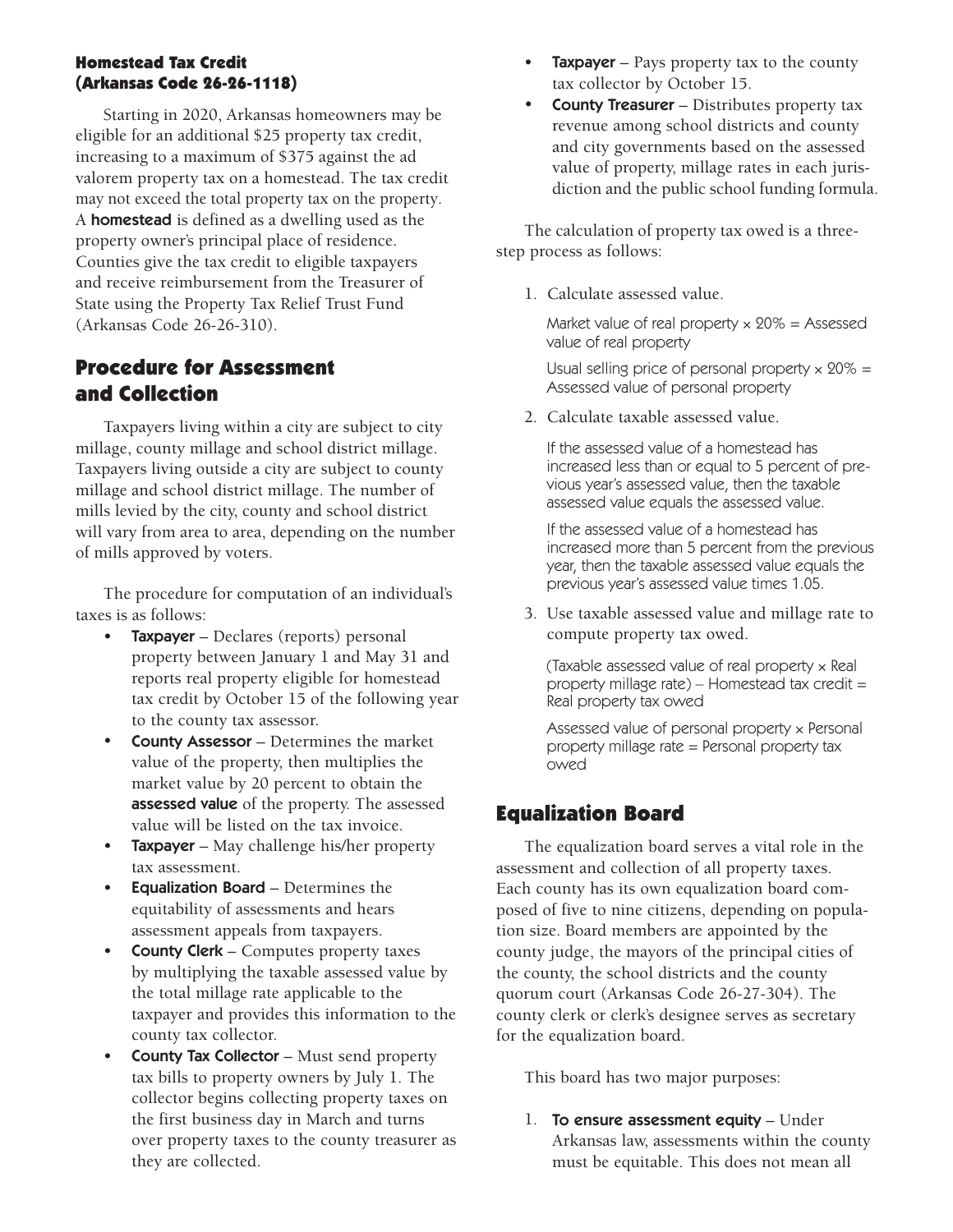### **Computation of the Property Tax – An Example**

Following are two hypothetical examples of how property taxes are computed for a taxpayer living in a city and for a taxpayer not living in a city.

| <b>Property Owned</b>                             | <b>Value of Property</b>                        | <b>Assessed Value</b><br>(20% of market price)                                                                                                                                                                                                           | <b>Taxable Assessed</b><br>Value |
|---------------------------------------------------|-------------------------------------------------|----------------------------------------------------------------------------------------------------------------------------------------------------------------------------------------------------------------------------------------------------------|----------------------------------|
| <b>Real Property</b>                              |                                                 |                                                                                                                                                                                                                                                          |                                  |
| House and land                                    | \$60,000                                        | \$12,000                                                                                                                                                                                                                                                 | \$12,000*                        |
| <b>Personal Property</b>                          |                                                 |                                                                                                                                                                                                                                                          |                                  |
| Car                                               | \$8,000                                         | \$1,600                                                                                                                                                                                                                                                  |                                  |
| <b>Boat</b>                                       | \$2,000                                         | \$ 400                                                                                                                                                                                                                                                   |                                  |
| <b>Total Personal Property</b>                    | \$10,000                                        | \$2,000                                                                                                                                                                                                                                                  |                                  |
| Tax Rates for Taxpayer Living in a City           |                                                 | Tax Rates for Taxpayer Not Living in a City                                                                                                                                                                                                              |                                  |
| County Property Tax Rate                          | 12 mills                                        | County Property Tax Rate                                                                                                                                                                                                                                 | 12 mills                         |
| City Property Tax Rate                            | 5 mills                                         | No City Property Tax                                                                                                                                                                                                                                     | 0 mills                          |
| School District Tax Rate                          | 33 mills                                        | School District Tax Rate                                                                                                                                                                                                                                 | 33 mills<br>45 mills             |
| <b>Total Taxpayer Tax Rate</b>                    | 50 mills                                        | <b>Total Taxpayer Tax Rate</b>                                                                                                                                                                                                                           |                                  |
| Computation of real property tax owed:            |                                                 |                                                                                                                                                                                                                                                          |                                  |
|                                                   |                                                 | (Taxable Assessed Value x Tax Rate = Property Tax) - (Homestead Tax Credit**) = Property Tax Owed                                                                                                                                                        |                                  |
| City Resident                                     | $$12,000 \times 50 \text{ miles} = $600$        | \$375                                                                                                                                                                                                                                                    | \$225                            |
| Non-City Resident                                 | $$12,000 \times 45 \text{ miles} = $540$        | \$375                                                                                                                                                                                                                                                    | \$165                            |
| Computation of <i>personal</i> property tax owed: |                                                 |                                                                                                                                                                                                                                                          |                                  |
|                                                   | (Assessed Value x Tax Rate = Property Tax Owed) |                                                                                                                                                                                                                                                          |                                  |
| City Resident                                     | $$2,000 \times 50$ mills = \$100                |                                                                                                                                                                                                                                                          |                                  |
| Non-City Resident                                 | $$2,000 \times 45 \text{ miles} = $90$          |                                                                                                                                                                                                                                                          |                                  |
| Computation of total property tax owed:           |                                                 |                                                                                                                                                                                                                                                          |                                  |
|                                                   |                                                 | (Real Property Tax Owed + Personal Property Tax Owed = Property Tax Owed)                                                                                                                                                                                |                                  |
| City Resident                                     | $$225 + $100 = $325$                            |                                                                                                                                                                                                                                                          |                                  |
| Non-City Resident                                 | $$165 + $90 = $255$                             |                                                                                                                                                                                                                                                          |                                  |
|                                                   |                                                 | * This assumes that the increase in assessed value from the previous year is less than or equal to 5 percent.<br>** A homestead tax credit up to \$375 is allowed. If real property taxes on a homestead are less than \$375, then no property taxes are |                                  |

owed on the homestead. However, property taxes may still be owed on personal property and other real property owned.

taxpayers will pay the same amount of tax, but rather the market value of property and assessments will be made using the same standards for everyone within the county. The only exception is for agricultural, timber or pasture land, which is assessed on use value rather than market value.

 owners' appeals when there are disagreements 2. To provide an avenue for appeal of assessments – The second major function of the equalization board is to hear property with an assessment.

The equalization board takes control of county assessments on August 1, after the county assessor has determined the assessed value of the taxpayer's property. It may change the assessed value if there is an error in the original value estimate. The county equalization board may also make broad-based changes in property assessments if it determines that the changes are necessary to equitably distribute the property tax burden in the county.

Once the equalization board decides the county assessments are equitable, the millage rate is then applied to the assessed value to determine each property owner's tax bill.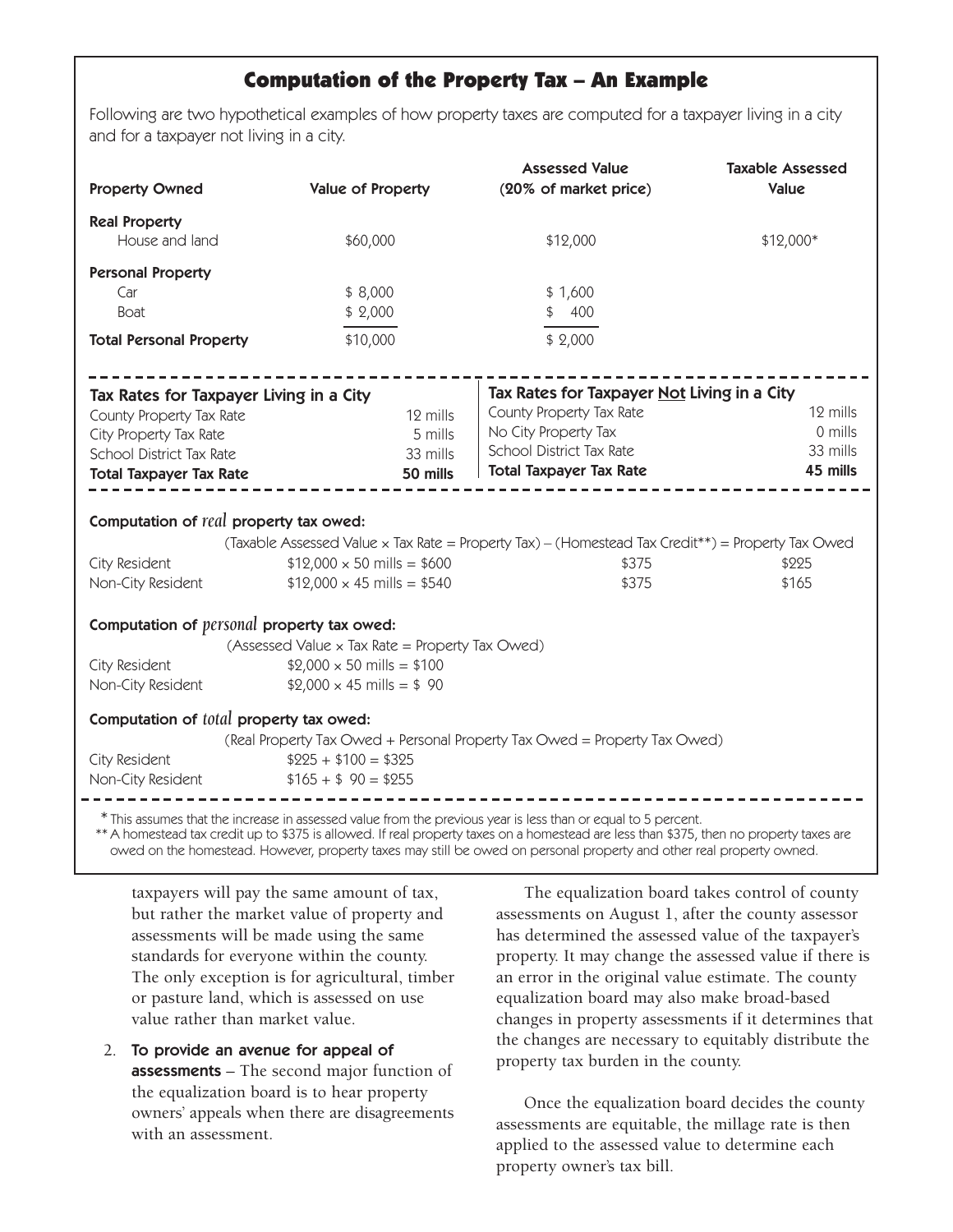The equalization board follows the schedule listed below:

- Each year the equalization board meets beginning August 1 and continuing through October 1. In counties where assessed value is not reflective of true or fair market value, the board must continue meeting until all assessments are equalized and all requests for adjustment have been considered, but no later than the third Monday in November (Arkansas Code 26-27-309).
- Notice of changes in assessment of real property must be sent to taxpayers no later than 10 business days after July 1 of each assessment year (Arkansas Code 26-23-203).
- Dates for hearing individual appeal cases are scheduled by the county clerk upon request of taxpayers (property owners). Requests for appeal must be filed with the county clerk by the third Monday in August (Arkansas Code 2627317).

The burden of proof that the property owner has been wrongfully assessed lies with the property owner, not the county assessor. Property owners can appeal their assessment without using a lawyer. If the property owner disagrees with the ruling of the equalization board, the property owner may further appeal the ruling to the following in order:

- County Court or County Judge
- Circuit Court
- Arkansas Supreme Court

### **Payment Schedule**

 Property taxes are paid during the year following the year in which taxes are assessed. Therefore, it takes approximately two years for property to be assessed, equalized, extended, billed and paid. Because of the two-year period required to complete one tax cycle, county offices are continuously processing two different tax years at the same time.

### **Collection**

Taxes from the previous year's assessments are computed by February 1 and collected from the first business day in March through October 15 of each year (Arkansas Code 26-35-501). The failure to pay property taxes in full by October 15 of the year after

the assessment year will result in a 10 percent penalty plus cost and collector's fees being added to the tax bill. Taxpayers may, if they choose, pay their current taxes in three installments.

- First installment of at least 25 percent due the third Monday in April.
- Second installment of at least 25 percent due the third Monday in July.
- Third installment of 50 percent due October 15.2

However, the county collector may also authorize taxpayers, other than a utility or carrier, the option to pay current real and personal property taxes in installments in any amount between the first business day in March and October 15.

### **State's Interest in Property Taxes**

Although the state government does not directly benefit from property tax, it has an interest in ensuring that property assessments and levies follow Arkansas' constitution.

The Arkansas Constitution dictates that assessments be handled equally across the state and that the assessment value be based upon market value, with the exception of agriculture, timber and pasture land. The constitution also sets caps on property tax rates that can be levied by counties and cities.

 uses property tax revenues and other state government The State of Arkansas also has the responsibility to ensure that school funding is adequate and equitable across school districts by allocating equitable funding per student to each school. The state funds to accomplish this objective.

### **Summary**

 libraries and for the general operation of county and County officials administer the tax on real and personal property. Voters or local city or county officials must approve increases in the tax rate (millage). The amount of the property tax is dependent on two local factors – the market value of property and the tax rate. Revenue generated by the property tax is then administered by local school districts and county and city government officials. The revenue is used to fund schools, roads, hospitals and city governments.

 $2A$  different installment schedule applies to utilities and carriers.